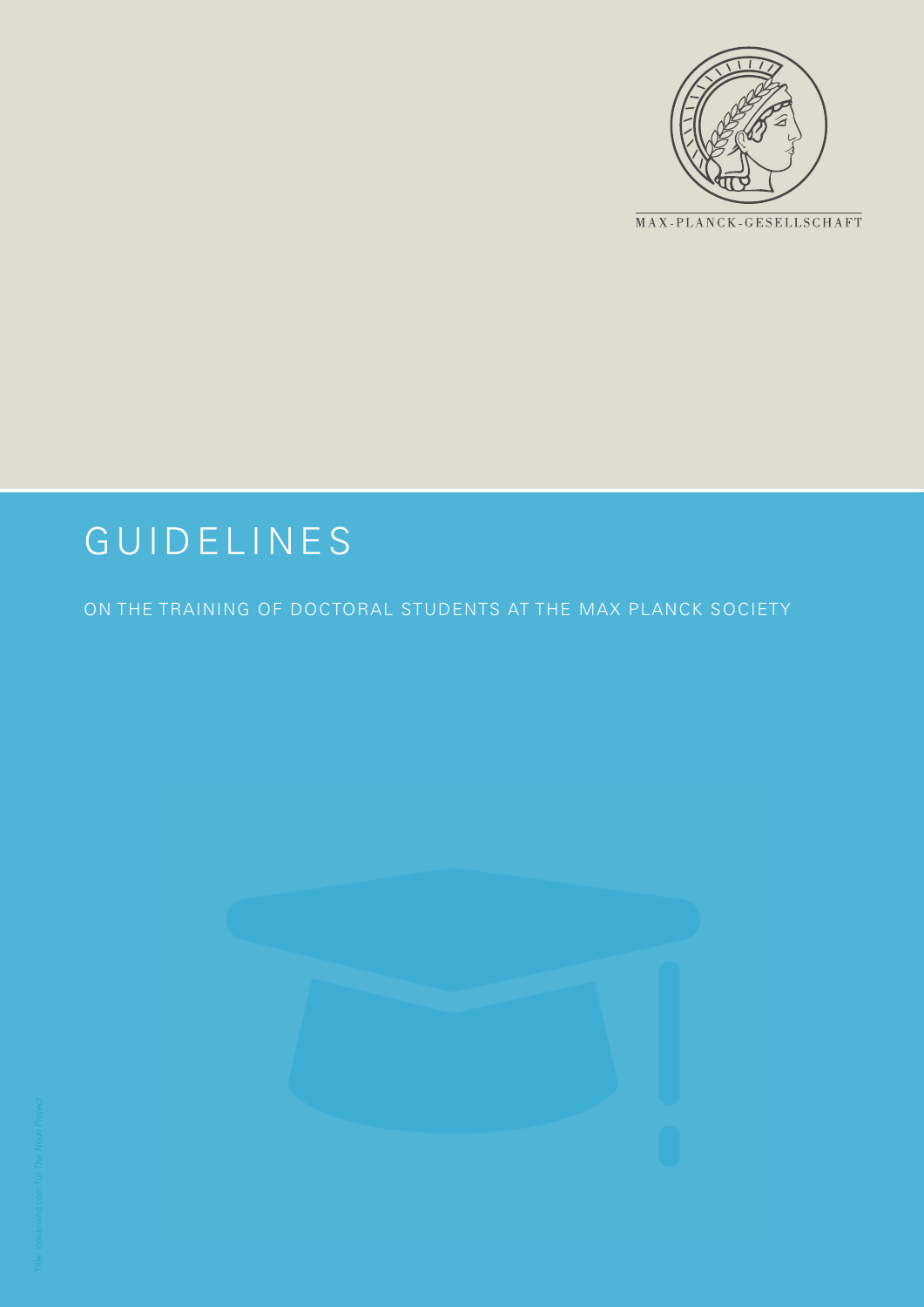## Guidelines



on the Training of Doctoral Students at the Max Planck Society

## PREAMBLE

The aim of the Max Planck Society is to carry out basic research at the highest possible level. As the research carried out by doctoral students is also subject to this aim, the Max Planck Society has a particular responsibility when it comes to junior scientists and must therefore select the best candidates and ensure optimum supervision and qualification. Doctoral students must meet high expectations and be capable of working independently and autonomously in order to contribute to the scientific achievements of the research facilities through their work. Similarly high requirements apply in terms of supervising doctoral students at the research facilities of the Max Planck Society, as responsible supervision with transparent framework conditions and rules is a decisive factor when it comes to successful completion of a doctorate.

The different subject cultures require different qualification and supervision structures that need flexible room to manoeuvre. In many cases, the qualification and supervision provided in doctoral student programmes has proven to be advantageous and attractive in terms of attracting excellent doctoral students, particularly from abroad. The IMPRS model leads the way here, particularly in terms of cooperation with universities. Max Planck Society research facilities should check the extent to which the establishment of an IMPRS would make sense and apply for additional central funds for an IMPRS if necessary. It may also make sense to undertake doctorates outside doctoral programmes.

The following statements should be considered binding guidelines for both doctorate models, in order to offer junior scientists reliable and transparent training and career structures. They are based on the *"Guidelines for Doctoral Training at Max Planck Institutes"* issued by the Scientific Council in 2012 and the *"Recommendations for the Supervision and Qualification of Doctoral Students in MPG Research*  Facilities" issued by the "Support of Junior Scientists" Presidential Committee in 2014.<sup>1</sup>

<sup>1</sup> The Cross-Sectional Committee of the Scientific Council acknowledged and approved the *"Recommendations for the Su*pervision and Qualification of Doctoral Students in Research Facilities" in September 2014. The recommendations also refer to the so-called *Salzburg Principles, (Bologna Seminar 2005: Doctoral Programmes for the European Knowledge Society, 3-5, February 2005.*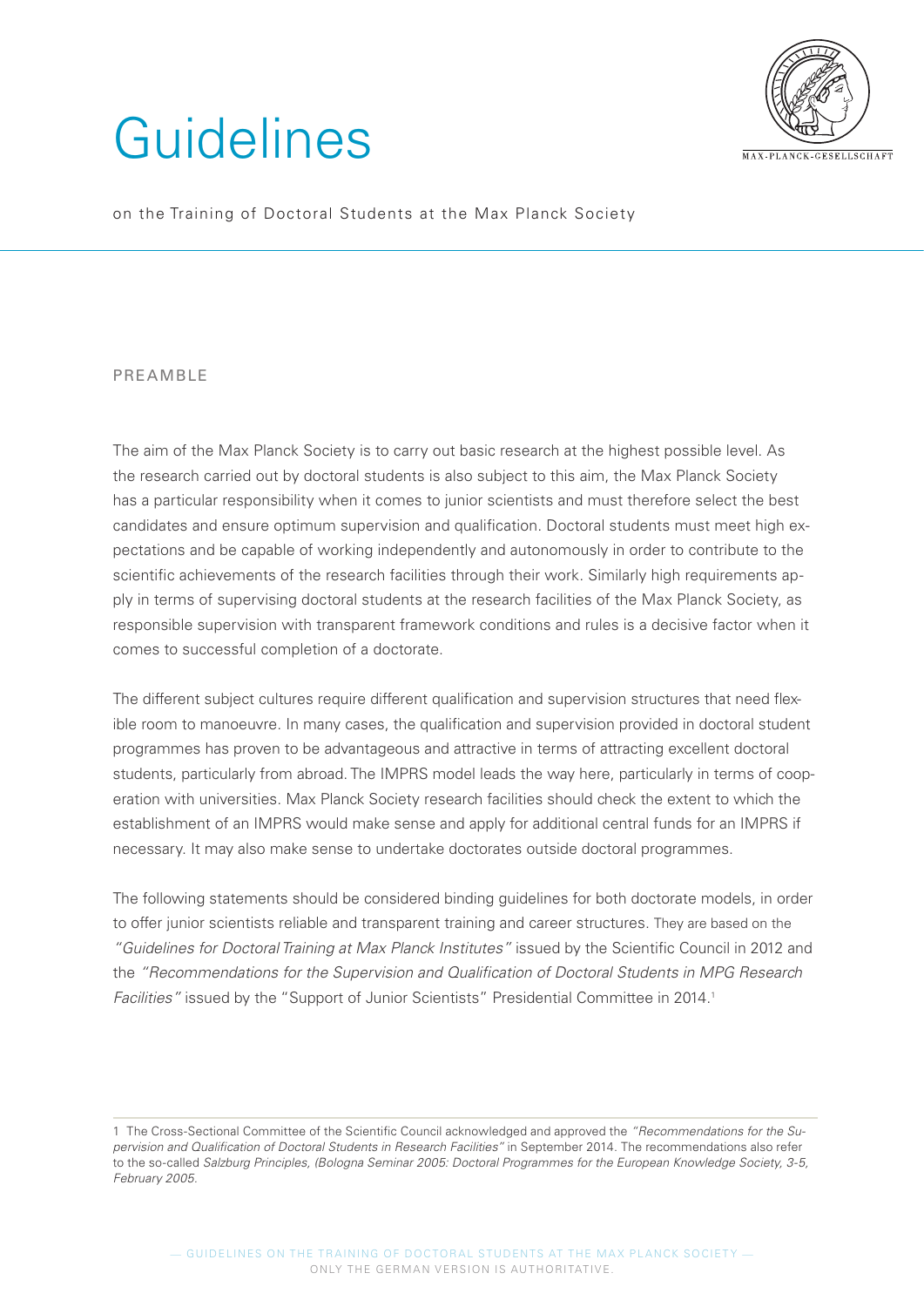- 1. The Max Planck Society is under an obligation to ensure scientific excellence. When it comes to research within the framework of dissertations, high expectations apply not only to the doctoral students themselves, whose work must contribute to a joint research programme, but also to those supporting them, who must do all they can to ensure that the doctoral students unlock their full potential. All research facilities should convey the framework conditions, requirements, processes and rules for the conferral of a doctorate in a generally accessible and transparent manner.
- 2. Max Planck Institutes that accept doctoral students cooperate with a suitable university in terms of the doctoral students being accepted onto the relevant doctoral programme at this university if any such programme exists, as well as in terms of their supervisor being approved as the first reviewer of the dissertation<sup>2</sup>
- 3. The *Guidelines for Doctoral Training at Max Planck Institutes* are intended to supplement the provisions for doctoral studies at universities and apply to the extent that they are compatible with such provisions. Where not already agreed, MPG research facilities shall agree on rules with the respective partner universities that correspond to the principles of the Max Planck Society and allow appropriate participation by the Research Group Leaders and Directors in the doctoral procedure.
- 4. The doctoral training offered at Max Planck Institutes is primarily intended to serve the purposes of the doctoral students and support them in the pursuit of a successful scientific career.
- 5. Dissertations completed at Max Planck Institutes are independent pieces of work that are prepared within the limits of the respective subject-specific and professional practice. The Max Planck Institutes and the doctoral student supervisors ensure that the personal research efforts by the doctoral students for the scientific community are recognized as such.
- 6. The total number of doctoral students selected per supervisor should be such that a suitable level of supervision is ensured. A supervisor should usually not be the main supervisor for more than eight doctoral students at the same time. Higher numbers are feasible in certain research fields or if more experienced scientists are incorporated into daily supervision of the doctoral students. Supervisors should be given sufficient opportunity for further training relating to supervision.
- 7. During all phases of their work, the doctoral students must be aware of the date by which they are expected to complete their dissertation. Doctoral theses should be completed within a timeframe that complies with the normal practices of the relevant subject. Except under exceptional circumstances, doctoral theses should take no longer than four years.

<sup>2</sup> cf. also the *Memorandum of Understanding* between the German Rectors' Conference and the Max Planck Society dated 14 March 2008.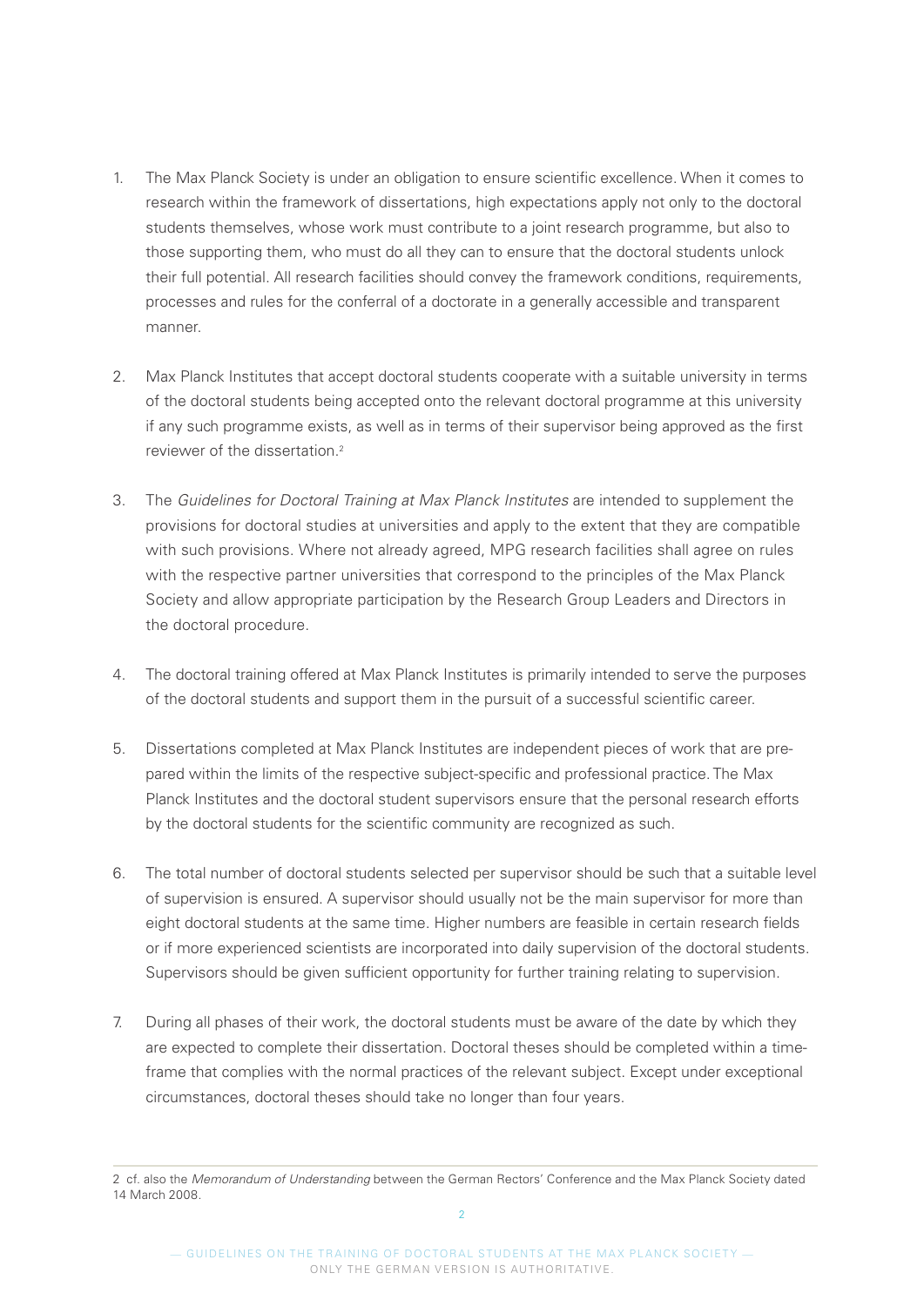- 8. A written agreement should be made between the doctoral students and their supervisors at the start of the doctoral procedure, specifying the rights and obligations on both sides and defining the relationship between the doctoral student and supervisor on a clear basis that is transparent to both sides ("support agreement"). The main supervisor of the doctoral thesis and the doctoral student shall regularly discuss the schedule for dissertation completion. Model agreements may be prepared for individual subject groups and used as a basis by research facilities.
- 9. The doctoral students should be granted funding for the entire period of doctoral study specified in the support agreement, as long as the doctoral student achieves the expected level of scientific performance.
- 10. A second independent scientist should be available to each doctoral student in an advisory capacity, alongside the respective main supervisor. Supervisors hold regular advisory meetings with their doctoral students about the progress of the doctoral theses.
- 11. One tried and tested form of advice is the establishment of a Thesis Advisory Committee (TAC) to accompany the doctoral studies phase, whose members are independent of one another; documented meetings of this Committee should be held at least once a year, with doctoral students being given the opportunity to talk to other TAC members without the involvement of their main supervisor.
- 12. Doctoral students with a doctoral funding contract should primarily be given tasks that directly serve the purposes of their own doctoral project. However, they may also be asked to carry out other scientific services as long as these serve the purposes of their own scientific qualification and the overall primary focus of the employment relationship remains doctoral qualification. Where these contribute to the successful qualification of the doctoral student and do not have a negative impact on the timely completion of an excellent dissertation, doctoral students may/ should therefore publish research results, attend courses and conferences, prepare contributions to scientific conferences, participate in teaching activities and contribute to other useful subjectspecific activities pursuant to their field of study and in consultation with their main supervisor. This includes measures to develop specialist, methodology and personal skills within a scientific environment. Tools such as peer coaching, peer mentoring, self-organized retreats or meetings should also be supported financially by the Institute.
- 13. Author agreements between doctoral students and their supervisors must comply with the recognized international rules of good scientific practice for the respective research field. The supervisors should have already encouraged the doctoral students to publish research results during doctoral thesis work where such publications promote the scientific career of the doctoral students and do not have a negative impact on the completion of the doctoral thesis.